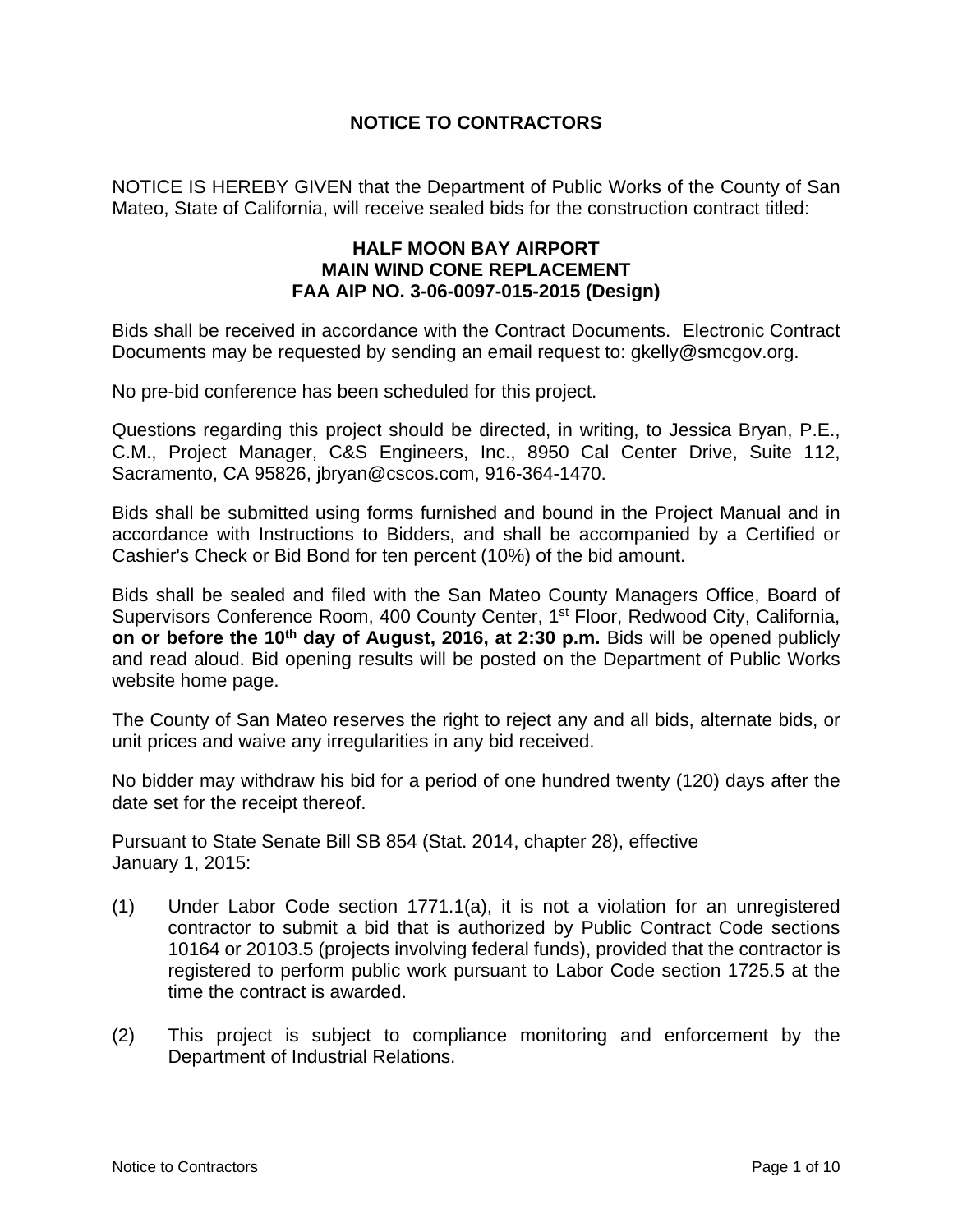A bond will be required for the faithful performance of the contract in amount of not less than one hundred percent (100%) of the amount of the bid, and a bond will be required to guarantee the payment of wages for services engaged and for materials used in the performance of the contract in an amount of not less than one hundred percent (100%) of the bid.

The work to be done consists, in general, of providing all labor, materials, tools, appurtenances, and equipment required to completely replace the windsock, including the footing and base, as well as any other items and details not mentioned above but required by the Contract Documents (see Scope of Work and Technical Specifications) and as directed by the Director of Public Works.

Contract time is specified at thirty (30) calendar days. Liquidated damages are one thousand five hundred dollars (\$1,500) per calendar day.

### **AFFIRMATIVE ACTION REQUIREMENT. (Reference: 41 CFR part 60-4, Executive Order 11246):**

- 1. The Offeror's or Bidder's attention is called to the "Equal Opportunity Clause" and the "Standard Federal Equal Employment Opportunity Construction Contract Specifications" set forth herein.
- 2. The goals and timetables for minority and female participation, expressed in percentage terms for the contractor's aggregate workforce in each trade on all construction work in the covered area, are as follows:
	- A. Timetables

| B. Goals for minority participation for each trade | (Vol. 45 Federal Register |
|----------------------------------------------------|---------------------------|
| pg.                                                | 65984 10/3/80)            |
| C. Goals for female participation in each trade    | $(6.9\%)$                 |

These goals are applicable to all of the contractor's construction work (whether or not it is Federal or federally-assisted) performed in the covered area. If the contractor performs construction work in a geographical area located outside of the covered area, it shall apply the goals established for such geographical area where the work is actually performed. With regard to this second area, the contractor is also subject to the goals for both federally funded and non-federally funded construction regardless of the percentage of federal participation in funding.

The contractor's compliance with the Executive Order and the regulations in 41 CFR Part 60-4 shall be based on its implementation of the Equal Opportunity Clause, specific affirmative action obligations required by the specifications set forth in 41 CFR 60-4.3(a), and its efforts to meet the goals. The hours of minority and female employment and training shall be substantially uniform throughout the length of the contract, and in each trade, and the contractor shall make a good faith effort to employ minorities and women evenly on each of its projects. The transfer of minority or female employees or trainees from contractor to contractor or from project to project, for the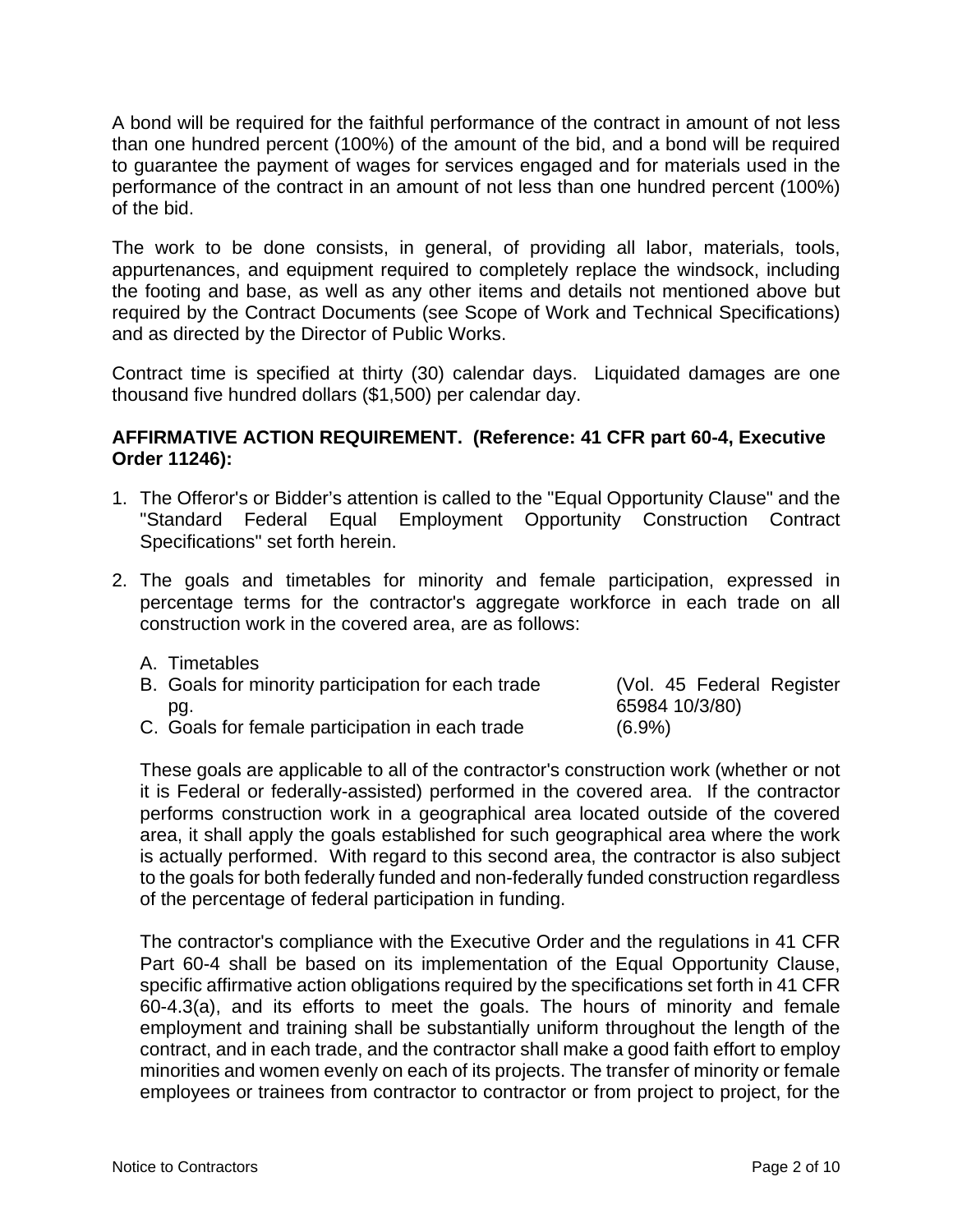sole purpose of meeting the contractor's goals, shall be a violation of the contract, the Executive Order, and the regulations in 41 CFR Part 60-4. Compliance with the goals will be measured against the total work hours performed.

- 3. The contractor shall provide written notification to the Director, Office of Federal Contract Compliance Programs (OFCCP), within 10 working days of award of any construction subcontract in excess of \$10,000 at any tier for construction work under the contract resulting from this solicitation. The notification shall list the name, address, and telephone number of the subcontractor; employer identification number of the subcontractor; estimated dollar amount of the subcontract; estimated starting and completion dates of subcontract; and the geographical area in which the subcontract is to be performed.
- 4. As used in this notice and in the contract resulting from this solicitation, the "covered area" is Half Moon Bay, San Mateo County, California.

**AFFIRMATIVE ACTION PLAN.** The Department of Labor is responsible for administering the Executive Order 11246, which contains requirements for an Affirmative Action Plan. This Plan is similar in content and requirements to the affirmative action plan required in 49 CFR Part 152 subpart e. 49 CFR Part 152 applied to grants issued under the Airport Development Aid Program, which was replaced by the Airport Improvement Program.

**BUY AMERICAN CERTIFICATION.** The contractor agrees to comply with 49 USC § 50101, which provides that Federal funds may not be obligated unless all steel and manufactured goods used in AIP-funded projects are produced in the United States, unless the FAA has issued a waiver for the product; the product is listed as an Excepted Article, Material Or Supply in Federal Acquisition Regulation subpart 25.108; or is included in the FAA Nationwide Buy American Waivers Issued list.

A bidder or offeror must submit the appropriate Buy America certification with all bids or offers on AIP funded projects. Bids or offers that are not accompanied by a completed Buy America certification must be rejected as nonresponsive.

# **DISADVANTAGED BUSINESS ENTERPRISE PARTICIPATION.**

**Contract Assurance (§ 26.13)** - The contractor or subcontractor shall not discriminate on the basis of race, color, national origin, or sex in the performance of this contract. The contractor shall carry out applicable requirements of 49 CFR Part 26 in the award and administration of DOT assisted contracts. Failure by the contractor to carry out these requirements is a material breach of this contract, which may result in the termination of this contract or such other remedy, as the recipient deems appropriate.

**Prompt Payment (§26.29)** - The prime contractor agrees to pay each subcontractor under this prime contract for satisfactory performance of its contract no later than 7 days from the receipt of each payment the prime contractor receives from San Mateo County. The prime contractor agrees further to return retainage payments to each subcontractor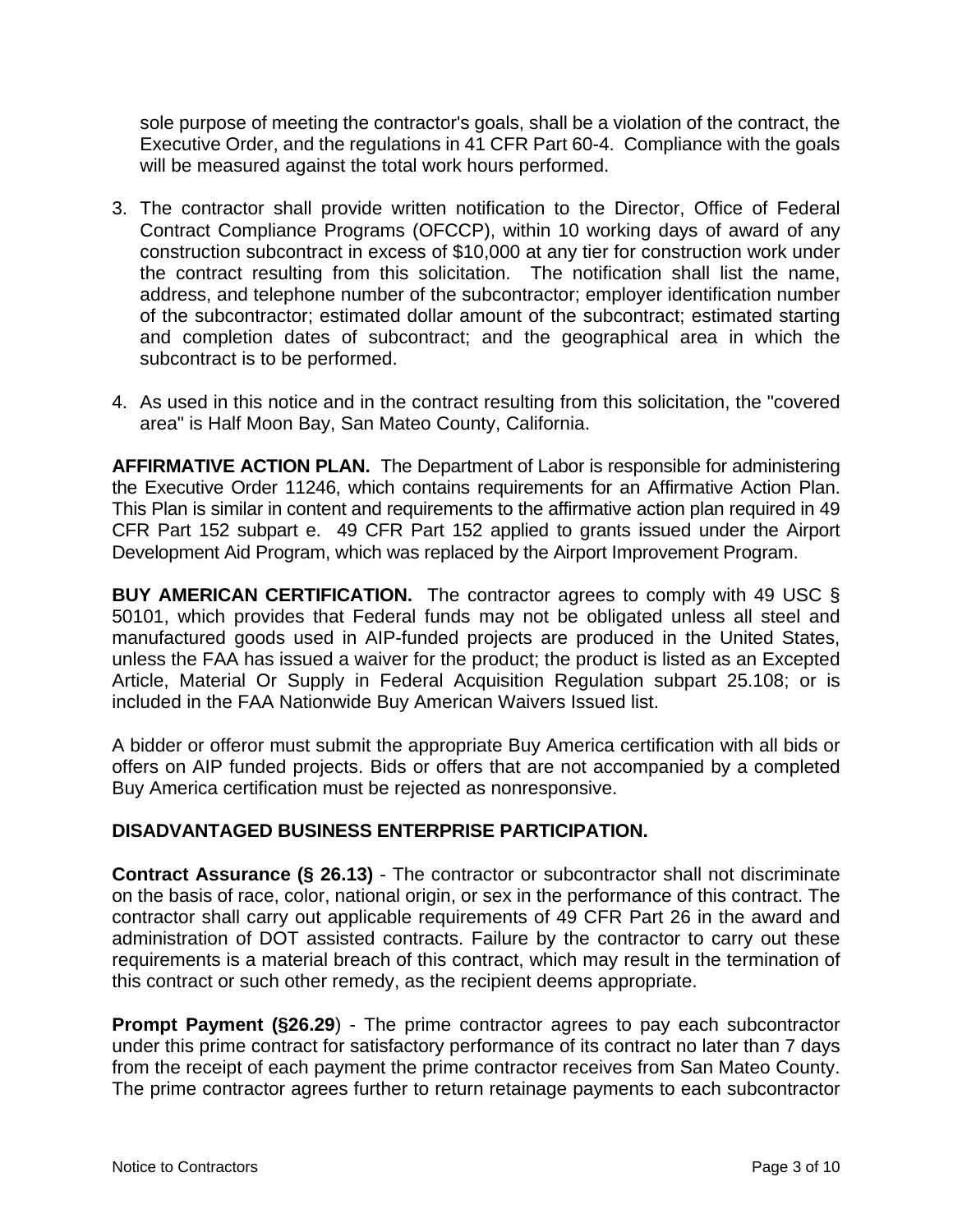within 7 days after the subcontractor's work is satisfactorily completed. Any delay or postponement of payment from the above referenced time frame may occur only for good cause following written approval of San Mateo County. This clause applies to both DBE and non-DBE subcontractors.

In order to meet F.A.A. requirements, the Agency encourages the participation of Disadvantaged Business Enterprises (DBEs), as defined in 49 CFR 26 in the performance of contracts financed in whole or in part with Federal Funds. The Contractor shall not discriminate on the basis of race, national origin, or sex in the award and performance of subcontracts.

The Disadvantaged Business Enterprise (DBE) contract goal is **6.4%**, race neutral.

**PREVAILING WAGE REQUIREMENTS.** In accordance with the provisions of California Labor Code Sections 1770 et seq., including but not limited to Sections 1773, 1773.1, 1773.2, 1773.6, and 1773.7, the general prevailing rate of wages in the county in which the Work is to be done has been determined by the Director of the California Department of Industrial Relations. These wage rates appear in the California Department of Transportation publication entitled General Prevailing Wage Rates. Interested parties can obtain the current wage information by submitting their requests to the Department of Industrial Relations, Division of Labor Statistics and Research, PO Box 420603, San Francisco CA 94142-0603, Telephone (415) 703-4708 or by referring to the website at http://www.dir.ca.gov/dlsr/PWD. The rates at the time of the bid advertisement date of a project will remain in effect for the life of the project in accordance with the California Code of Regulations, as modified and effective January 27, 1997.

Copies of the general prevailing rate of wages in the county in which the Work is to be done are also on file at the Department of Transportation's principal office, and are available upon request, and in case of projects involving federal funds, federal wage requirements as predetermined by the United States Secretary of Labor have been included in the Contract Documents. Addenda to modify the Federal minimum wage rates, if necessary, will be issued as described in the Project Administration section of this Notice to Bidders.

In accordance with the provisions of Labor Code 1810, eight (8) hours of labor shall constitute a legal day's work upon all work done hereunder, and Contractor and any subcontractor employed under this Contract shall conform to and be bound by the provisions of Labor Code Sections 1810 through 1815.

In the case of federally funded projects, where federal and state prevailing wage requirements apply, compliance with both is required. This project is funded in whole or part by federal funds. Contractor's attention is directed to Section 14 of the Special Provisions and the requirements of, and compliance with the Copeland Act (18 U.S.C. 874 and 29 CFR Part 3), the Davis-Bacon Act (40 U.S.C. 276a to 276a-7 and 29 CFR Part 5), and the Contract Work Hours and Safety Standards Act (40 U.S.C. 327-330 and 29 CFR Part 5).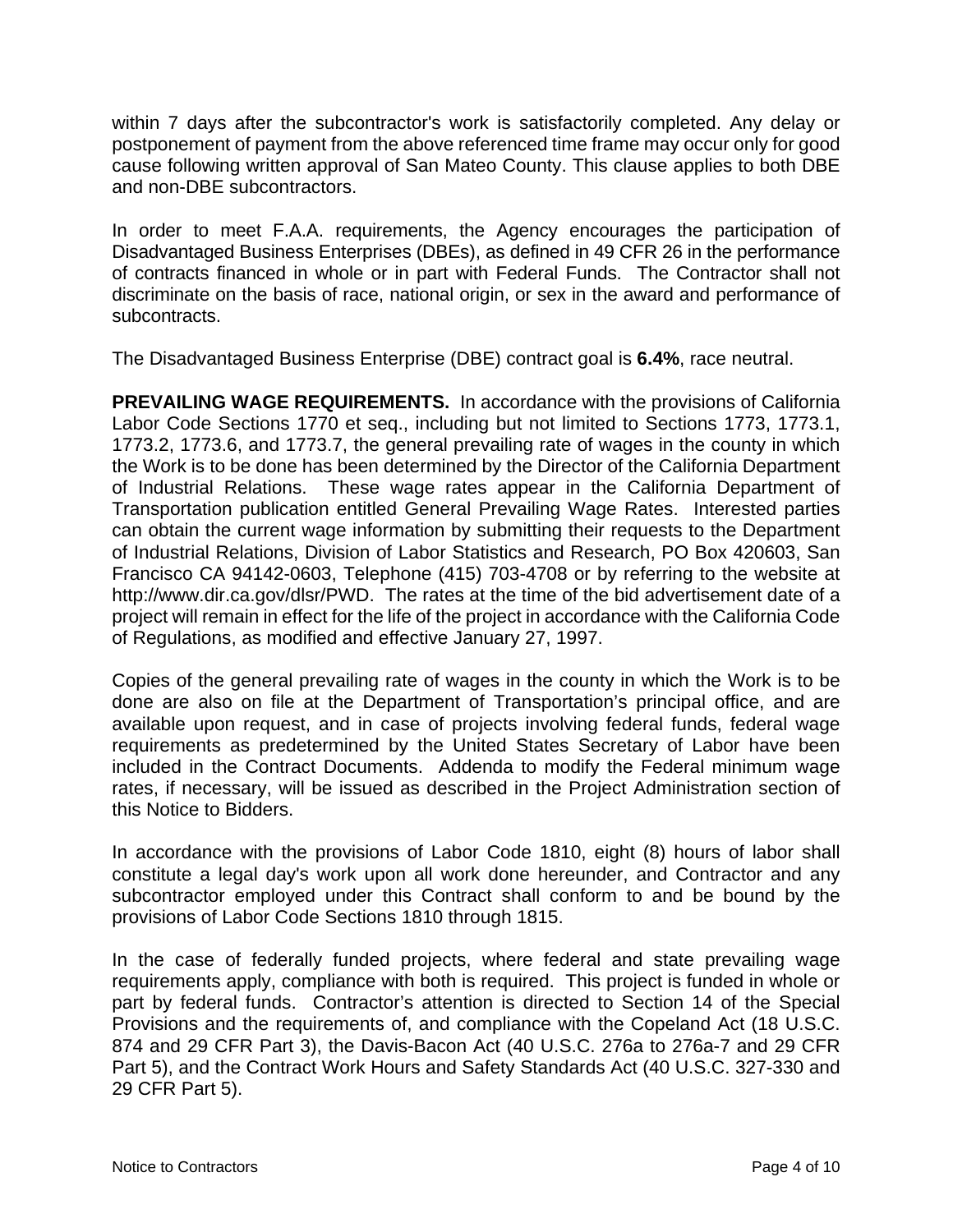If there is a difference between the minimum wage rates predetermined by the Secretary of Labor and the general prevailing wage rates determined by the Director of the California Department of Industrial Relations for similar classifications of labor, Contractor and subcontractors shall pay not less than the higher wage rate. The Department will not accept lower State wage rates not specifically included in the Federal minimum wage determinations. This includes "helper" (or other classifications based on hours of experience) or any other classification not appearing in the Federal wage determinations. Where Federal wage determinations do not contain the State wage rate determination otherwise available for use by Contractor and subcontractors, Contractor and subcontractors shall pay not less than the federal minimum wage rate which most closely approximates the duties of the employees in question.

The U.S. Department of Transportation (USDOT) provides a toll-free "hotline" service to report bid rigging activities. Bid rigging activities can be reported Mondays through Fridays, between 8:00 a.m. and 5:00 p.m., Eastern Time, at (800) 424-9071. Anyone with knowledge of possible bid rigging, bidder collusion, or other fraudulent activities should use the "hotline" to report these activities. The "hotline" is part of the US DOT's continuing effort to identify and investigate highway construction contract fraud and abuse and is operated under the direction of the DOT Inspector General. All information will be treated confidentially and caller anonymity will be respected.

**DAVIS BACON REQUIREMENT.** All labor on the project shall be paid no less than the prevailing minimum wage rates established by the U.S. Secretary of Labor and contained in the specifications and shall comply with all provisions.

**LABOR CODE PROVISIONS.** All Contractors and subcontractors are subject to the provisions of sections 1810 through 1815 of the California Labor Code which provide for the maximum hours a worker is to be employed and the amount and rate of overtime compensation.

**COMPLIANCE WITH FEDERAL AND STATE LAWS.** The successful Bidder and all of its subcontractors are hereby notified that it/they will be required to comply with all State and Federal requirements described in the bid documents including but not by way of limitation labor standards, non-discrimination and Equal Employment Opportunity regulations, the Americans with Disabilities Act, Title V, Section 504 of the Rehabilitation Act of 1973, Drug Free Workplace, Title VI of the Personal Responsibility and Work Opportunity Reconciliation Act of 1996.

**FEDERAL REQUIREMENTS.** Each bidder must complete, sign and furnish, with his/her bid, the "Bidder's Statement on Previous Contracts Subject to EEO Clause" and a "Certification of Non-segregated Facilities," the pertinent Disadvantaged Business Enterprise bid forms to facilitate Bidder's reporting of Disadvantaged Business Enterprise participation, as applicable, as contained in the Bid Proposal.

A contractor having 50 or more employees and his/her subcontractors having 50 or more employees and who may be awarded a contract of \$50,000 or more will be required to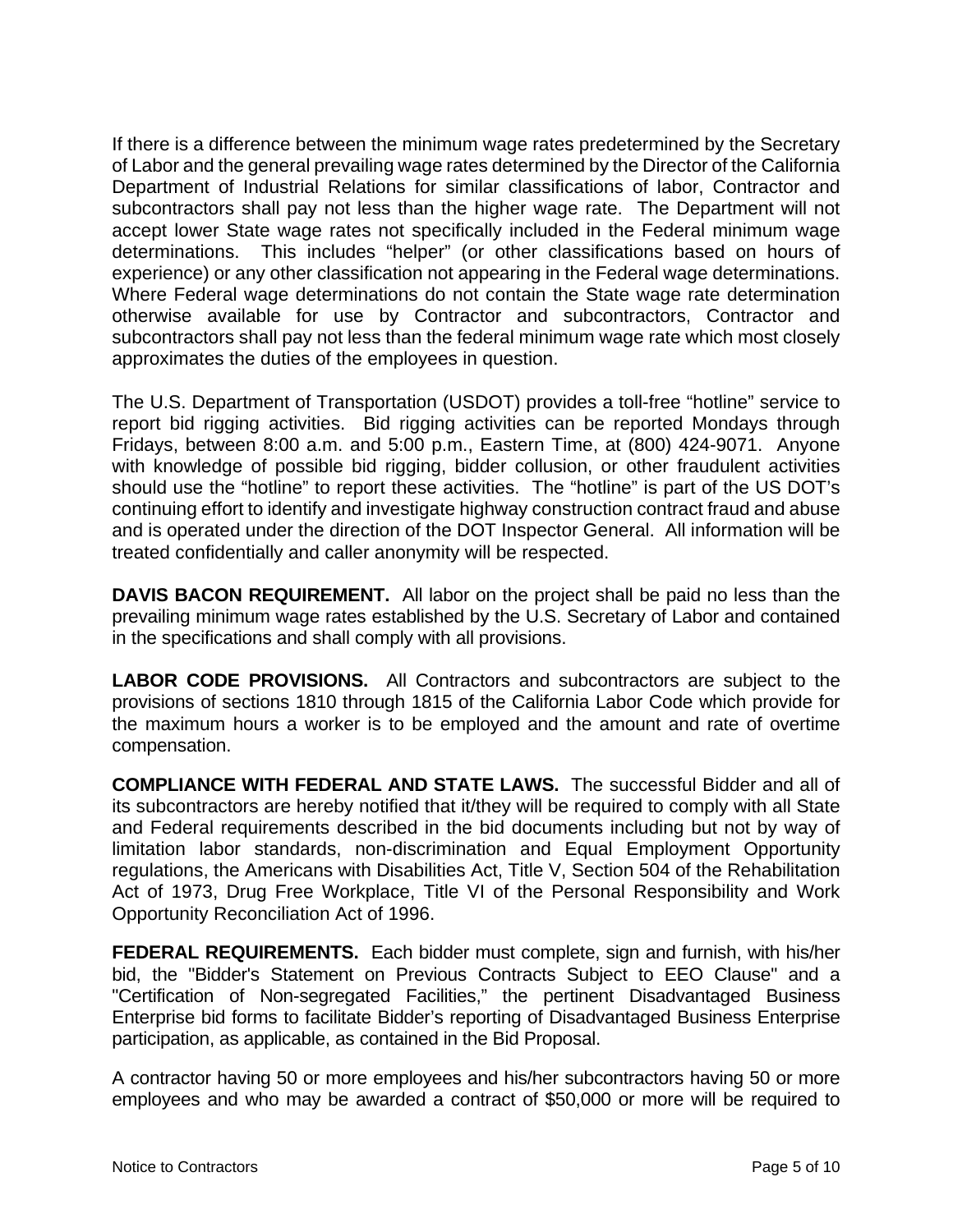maintain an affirmative action program, the standards for which are contained in the specifications.

To be eligible for award, each bidder must comply with the affirmative action requirements that are contained in the specifications.

**TRADE RESTRICTION CLAUSE.** The contractor or subcontractor, by submission of an offer and/or execution of a contract, certifies that it:

- a. is not owned or controlled by one or more citizens of a foreign country included in the list of countries that discriminate against U.S. firms published by the Office of the United States Trade Representative (USTR);
- b. has not knowingly entered into any contract or subcontract for this project with a person that is a citizen or national of a foreign country on said list, or is owned or controlled directly or indirectly by one or more citizens or nationals of a foreign country on said list;
- c. has not procured any product nor subcontracted for the supply of any product for use on the project that is produced in a foreign country on said list.

Unless the restrictions of this clause are waived by the Secretary of Transportation in accordance with 49 CFR 30.17, no contract shall be awarded to a contractor or subcontractor who is unable to certify to the above. If the contractor knowingly procures or subcontracts for the supply of any product or service of a foreign country on said list for use on the project, the Federal Aviation Administration may direct through the County cancellation of the contract at no cost to the Government.

Further, the contractor agrees that, if awarded a contract resulting from this solicitation, it will incorporate this provision for certification without modification in each contract and in all lower tier subcontracts. The contractor may rely on the certification of a prospective subcontractor unless it has knowledge that the certification is erroneous.

The contractor shall provide immediate written notice to the County if the contractor learns that its certification or that of a subcontractor was erroneous when submitted or has become erroneous by reason of changed circumstances. The subcontractor agrees to provide written notice to the contractor if at any time it learns that its certification was erroneous by reason of changed circumstances.

This certification is a material representation of fact upon which reliance was placed when making the award. If it is later determined that the contractor or subcontractor knowingly rendered an erroneous certification, the Federal Aviation Administration may direct through the County cancellation of the contract or subcontract for default at no cost to the Government.

Nothing contained in the foregoing shall be construed to require establishment of a system of records in order to render, in good faith, the certification required by this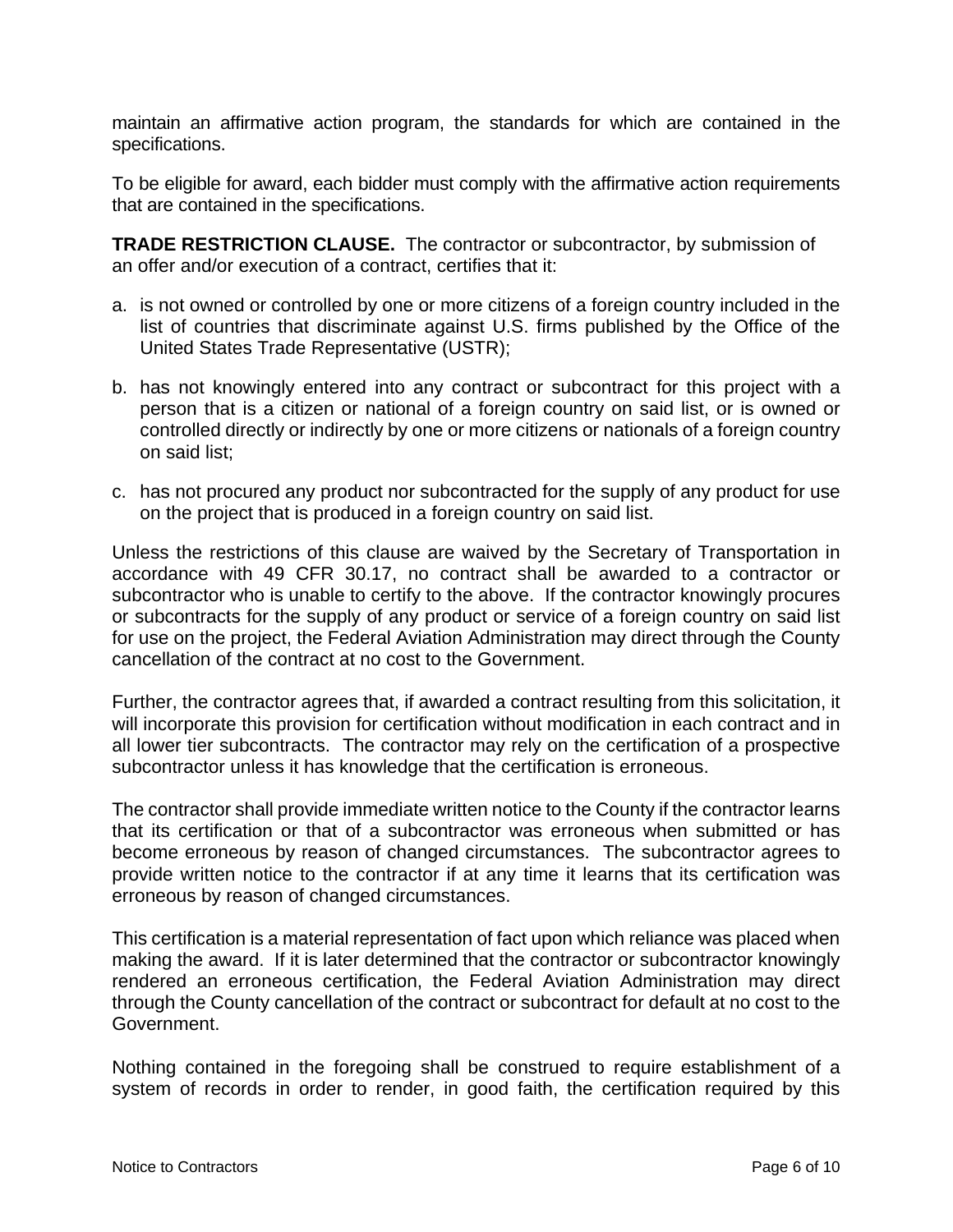provision. The knowledge and information of a contractor is not required to exceed that which is normally possessed by a prudent person in the ordinary course of business dealings.

This certification concerns a matter within the jurisdiction of an agency of the United States of America and the making of a false, fictitious, or fraudulent certification may render the maker subject to prosecution under Title 18, United States Code, Section 1001.

**CERTIFICATE REGARDING DEBARMENT AND SUSPENSION (BIDDER OR OFFEROR).** By submitting a bid/proposal under this solicitation, the bidder or offeror certifies that at the time the bidder or offeror submits its proposal that neither it nor its principals are presently debarred or suspended by any Federal department or agency from participation in this transaction.

**CERTIFICATION REGARDING DEBARMENT AND SUSPENSION (SUCCESSFUL BIDDER REGARDING LOWER TIER PARTICIPANTS).** The successful bidder, by administering each lower tier subcontract that exceeds \$25,000 as a "covered transaction", must verify each lower tier participant of a "covered transaction" under the project is not presently debarred or otherwise disqualified from participation in this federally assisted project. The successful bidder will accomplish this by:

- 1. Checking the System for Award Management at website: http://www.sam.gov.
- 2. Collecting a certification statement similar to the Certificate Regarding Debarment and Suspension (Bidder or Offeror), above.
- 3. Inserting a clause or condition in the covered transaction with the lower tier contract.

If the FAA later determines that a lower tier participant failed to tell a higher tier that it was excluded or disqualified at the time it entered the covered transaction, the FAA may pursue any available remedy, including suspension and debarment.

# **GOVERNMENTWIDE REQUIREMENTS FOR A DRUG-FREE WORKPLACE.**

- (a) Definitions. As used in this clause:
	- "Controlled substance" means a controlled substance in schedules I through V of section 202 of the Controlled Substances Act (21 U.S.C. 812) and as further defined in regulation at 21 CFR 1308.11-1308.15.
	- "Conviction" means a finding of guilt (including a plea of nolo contendere) or imposition of sentence, or both, by any judicial body charged with the responsibility to determine violations of the Federal or State criminal drug statutes.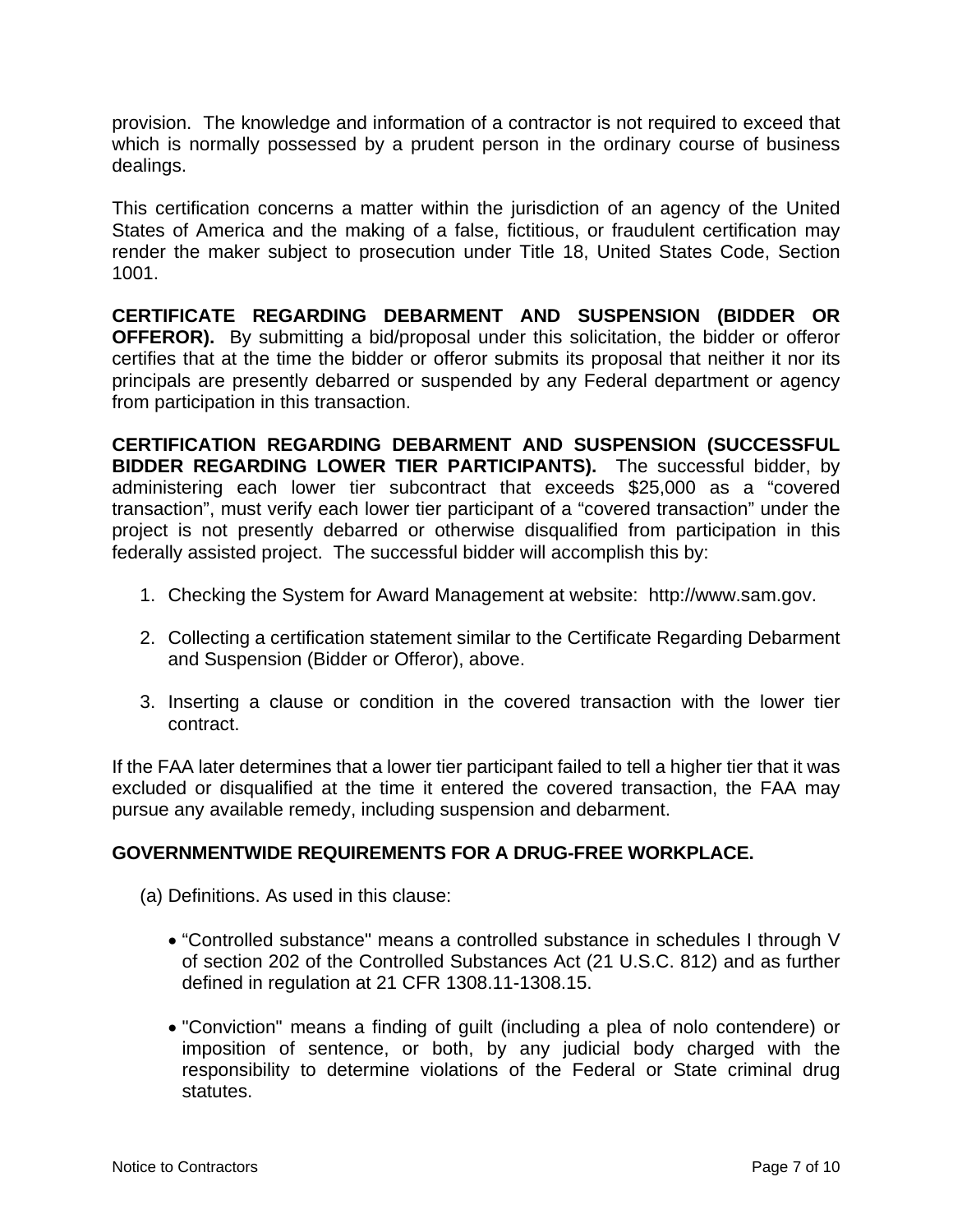- "Criminal drug statute" means a Federal or non-Federal criminal statute involving the manufacture, distribution, dispensing, possession or use of any controlled substance.
- "Drug-free workplace" means the site(s) for the performance of work done by the Contractor in connection with a specific contract where employees of the Contractor are prohibited from engaging in the unlawful manufacture, distribution, dispensing, possession, or use of a controlled substance.
- "Employee" means an employee of a Contractor directly engaged in the performance of work under a Government contract. "Directly engaged" is defined to include all direct cost employees and any other Contractor employee who has other than a minimal impact or involvement in contract performance.
- "Individual" means an offeror/Contractor that has no more than one employee including the offeror/Contractor.
- (b) The Contractor, if other than an individual, shall—within 30 calendar days after award (unless a longer period is agreed to in writing for contracts of 30 calendar days or more performance duration); or as soon as possible for contracts of less than 30 calendar days performance duration:
	- (1) Publish a statement notifying its employees that the unlawful manufacture, distribution, dispensing, possession, or use of a controlled substance is prohibited in the Contractor's workplace and specifying the actions that will be taken against employees for violations of such prohibition;
	- (2) Establish an ongoing drug-free awareness program to inform such employees about—
		- (i) The dangers of drug abuse in the workplace;
		- (ii) The Contractor's policy of maintaining a drug-free workplace;
		- (iii) Any available drug counseling, rehabilitation, and employee assistance programs; and
		- (iv) The penalties that may be imposed upon employees for drug abuse violations occurring in the workplace;
	- (3) Provide all employees engaged in performance of the contract with a copy of the statement required by subparagraph (b)(1) of this clause;
	- (4) Notify such employees in writing in the statement required by subparagraph (b)(1) of this clause that, as a condition of continued employment on this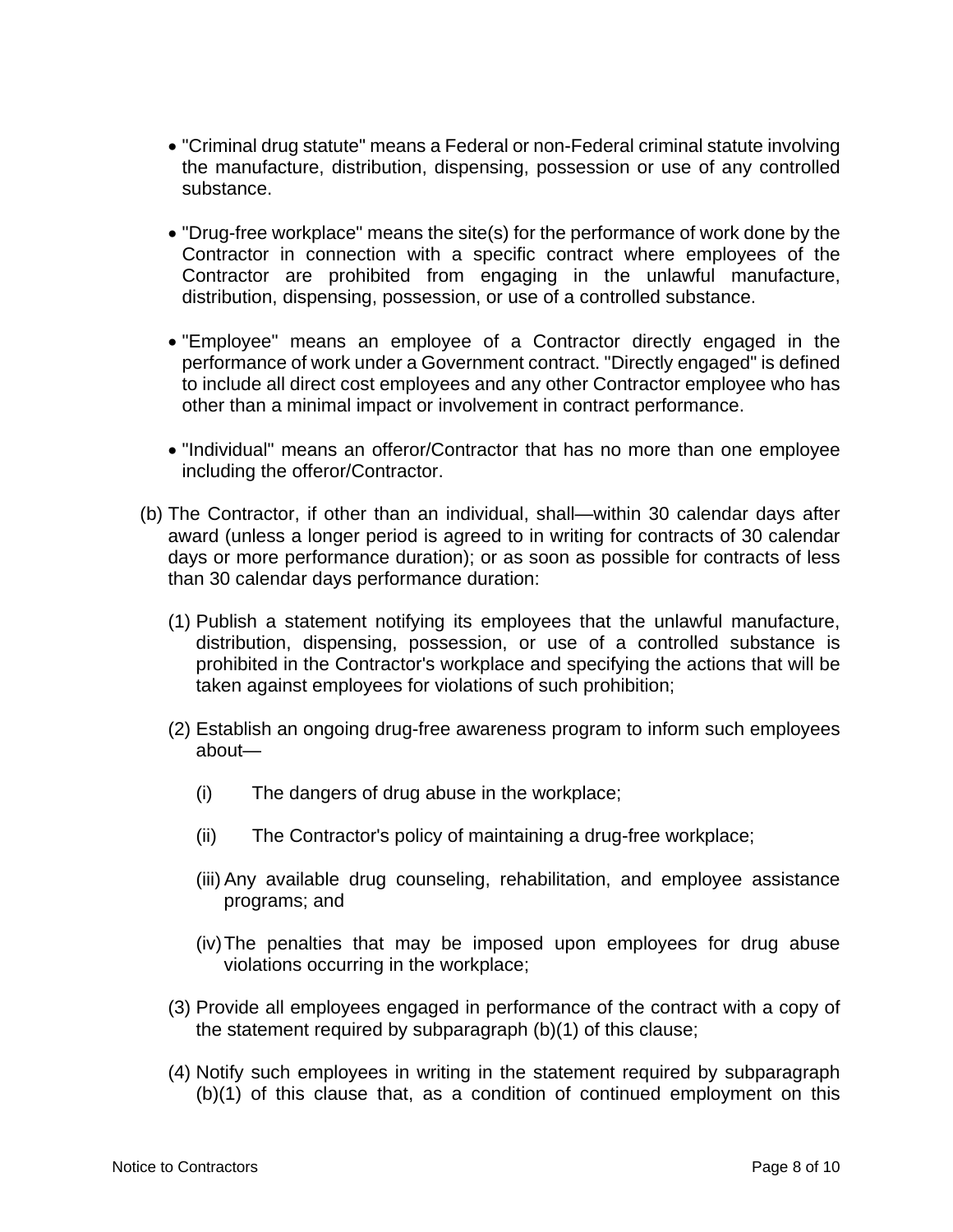contract, the employee will:

- (i) Abide by the terms of the statement; and
- (ii) Notify the employer in writing of the employee's conviction under a criminal drug statute for a violation occurring in the workplace no later than 5 calendar days after such conviction.
- (5) Notify the Contracting Officer in writing within 10 calendar days after receiving notice under subdivision (a)(4)(ii) of this clause, from an employee or otherwise receiving actual notice of such conviction. The notice shall include the position title of the employee;
- (6) Within 30 calendar days after receiving notice under subdivision (b)(4)(ii) of this clause of a conviction, take one of the following actions with respect to any employee who is convicted of a drug abuse violation occurring in the workplace:
	- (i) Taking appropriate personnel action against such employee, up to and including termination; or
	- (ii) Require such employee to satisfactorily participate in a drug abuse assistance or rehabilitation program approved for such purposes by a Federal, State, or local health, law enforcement, or other appropriate agency; and
- (7) Make a good faith effort to maintain a drug-free workplace through implementation of subparagraphs (b)(1) through (b)(6) of this clause.
- (c) The Contractor, if an individual, agrees by award of the contract or acceptance of a purchase order, not to engage in the unlawful manufacture, distribution, dispensing, possession, or use of a controlled substance in the performance of this contract.
- (d) In addition to other remedies available to the Government, the Contractor's failure to comply with the requirements of paragraphs (b) or (c) of this clause may, pursuant to FAR 23.506, render the Contractor subject to suspension of contract payments, termination of the contract for default, and suspension or debarment.

The **(San Mateo County)**, in accordance with the provisions of Title VI of the Civil Rights Act of 1964 (78 Stat. 252, 42 U.S.C. §§ 2000d to 2000d-4) and the Regulations, hereby notifies all bidders that it will affirmatively ensure that any contract entered into pursuant to this advertisement, disadvantaged business enterprises will be afforded full and fair opportunity to submit bids in response to this invitation and will not be discriminated against on the grounds of race, color, or national origin in consideration for an award.